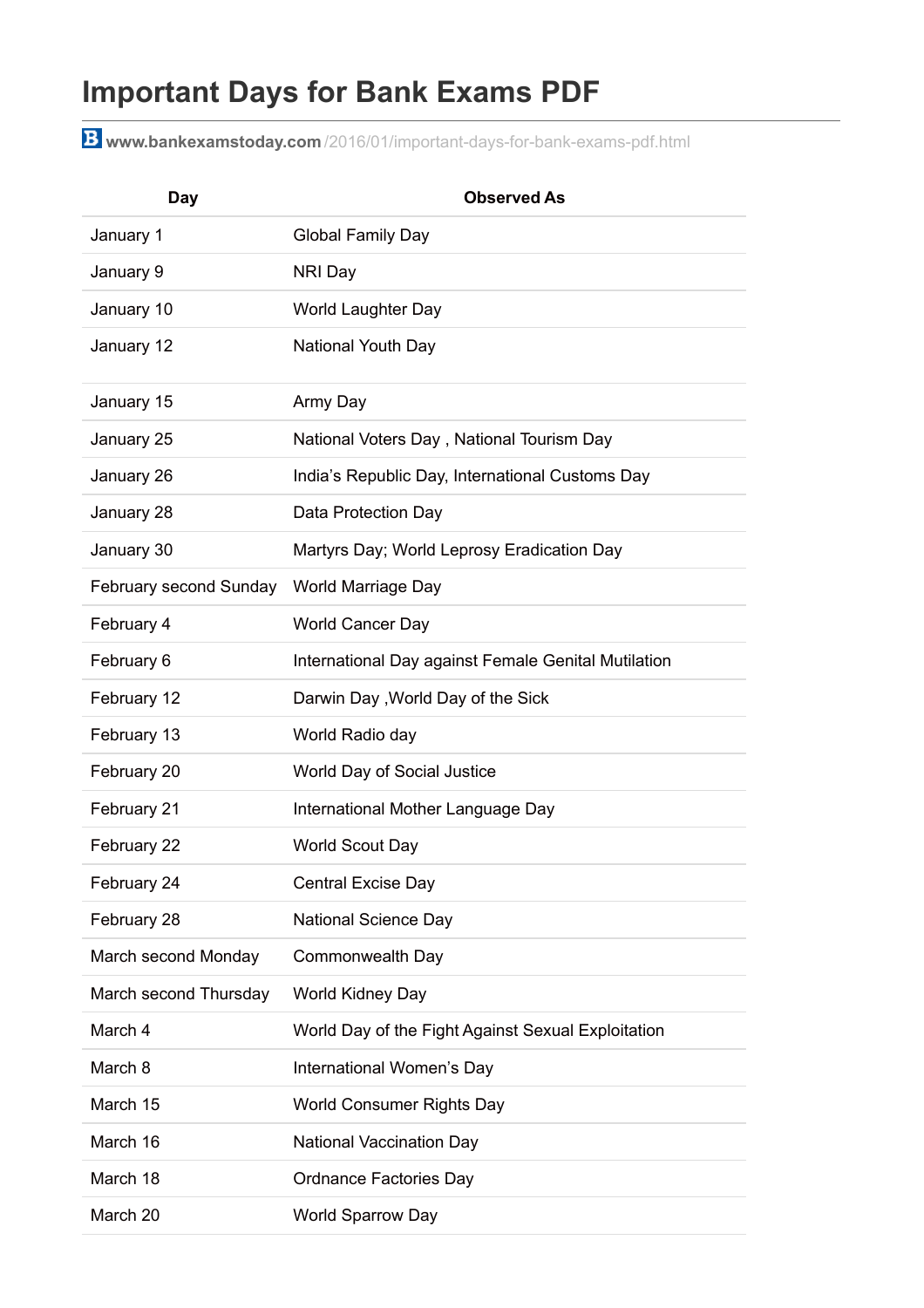| March 21        | <b>World Forestry Day</b>             |
|-----------------|---------------------------------------|
| March 22        | World Water Day                       |
| March 23        | World Earth Day                       |
| March 24        | World TB Day                          |
| March 27        | World Drama Day                       |
| April 2         | <b>World Autism Awareness Day</b>     |
| April 5         | International Day for Mine Awareness, |
| April 5         | <b>National Maritime Day</b>          |
| April 7         | World Health Day                      |
| April 17        | World Haemophilia Day                 |
| April 18        | World Amateur Radio Day               |
| April 18        | World Heritage Day                    |
| April 21        | Secretaries Day                       |
| April 21        | <b>National Civil Services Day</b>    |
| April 22        | Earth Day                             |
| April 23        | World Book and Copyright Day          |
| April 25        | World Malaria Day                     |
| April 26        | World Intellectual Property Day       |
| April 29        | International Dance Day               |
| May 1           | International Labour Day              |
| May 1st Tuesday | World Asthma Day                      |
| May 3           | Press Freedom Day                     |
| May-2nd Sunday  | Mother's Day                          |
| May 4           | Coal Miners' Day                      |
| May 8           | <b>World Red Cross Day</b>            |
| May 9           | World Thalassaemia Day                |
| May 11          | National Technology Day               |
| May 12          | <b>World Hypertension Day</b>         |
| May 12          | <b>International Nurses Day</b>       |
| May 14          | World Migratory day                   |
| <b>May 15</b>   | International Day of the Family       |
| May 17          | World Tele communication Day          |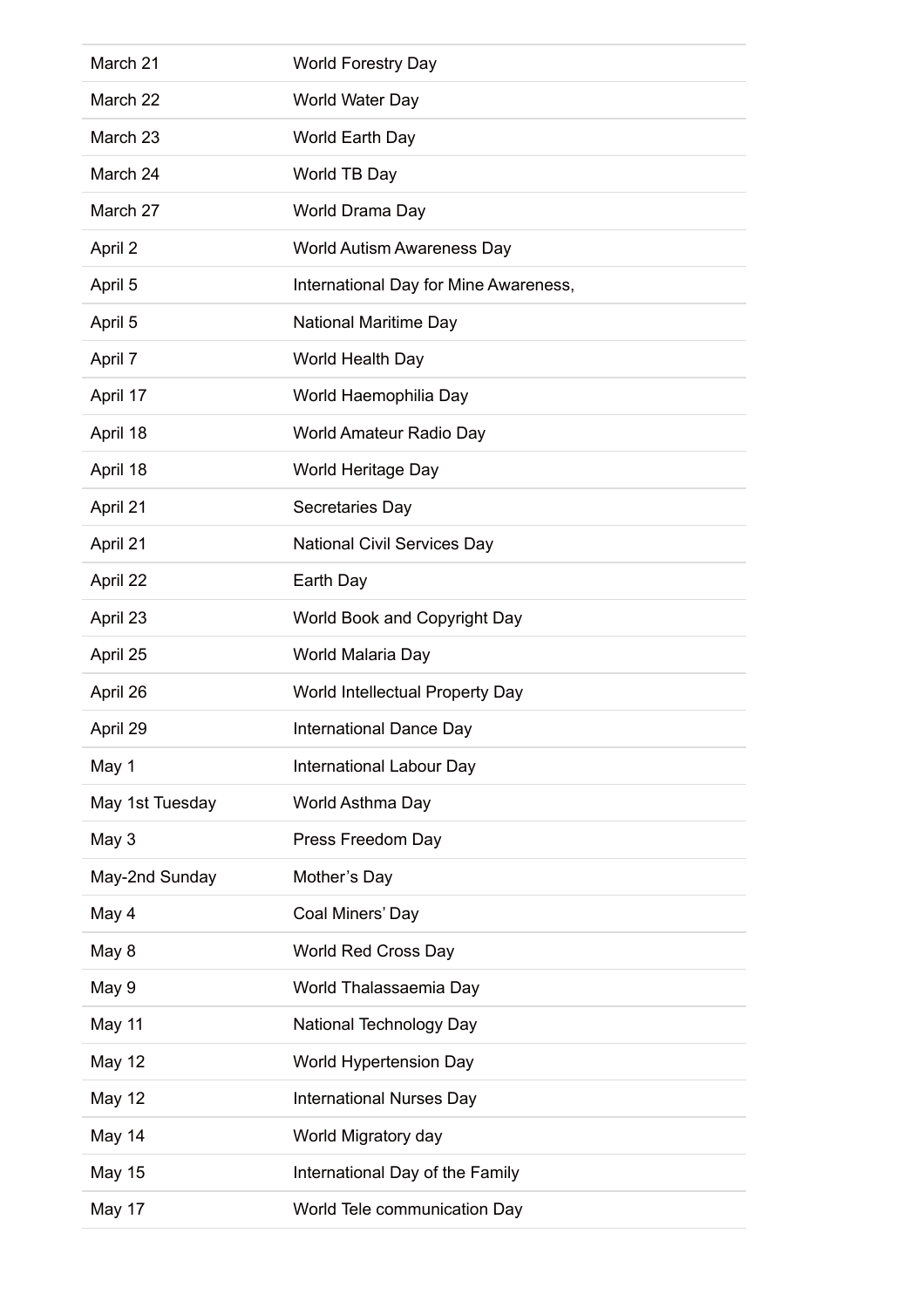| May 18                     | International Museum Day                                     |
|----------------------------|--------------------------------------------------------------|
| May 21                     | Anti-Terrorism day (Rajiv Gandhi dead)                       |
| <b>May 22</b>              | International Day for Biological Diversity                   |
| May 24                     | Common wealth Day                                            |
| <b>May 28</b>              | World Hunger Day                                             |
| May 31                     | Anti-tobacco Day                                             |
| June 4                     | International Day of Innocent Children                       |
| June 4                     | <b>Victims of Aggression</b>                                 |
| June 5                     | <b>World Environment Day</b>                                 |
| June, 3rd Sunday           | Father's Day                                                 |
| June 8                     | World Ocean Day                                              |
| June 12                    | World Day against Child Labour                               |
| June 14                    | World Blood Donor Day                                        |
| June 15                    | World Elder Abuse Awareness Day                              |
| June 17                    | World Day to Combat Desertification and Drought              |
| June 20                    | World Refugee Day                                            |
| June 21                    | World Music Day                                              |
| June 23                    | International Olympic Day                                    |
| June 23                    | <b>UN Public Service Day</b>                                 |
| June 26                    | International Day against Drug Abuse and Illicit Trafficking |
| June 27                    | <b>International Diabetes Day</b>                            |
| July 1                     | Doctor's Day                                                 |
| July 6                     | <b>World Zoonoses Day</b>                                    |
| July 11                    | <b>World Population Day</b>                                  |
| July 12                    | Malala Day                                                   |
| July 18                    | Nelson Mandela International Day                             |
| July 30                    | International Day of Friendship                              |
| <b>August first Sunday</b> | International Friendship Day                                 |
| August 6                   | Hiroshima Day, Organ Donation Day                            |
| August 7                   | Forgiveness Day                                              |
| August 8                   | World Senior Citizen Day                                     |
| August 9                   | Nagasaki Day                                                 |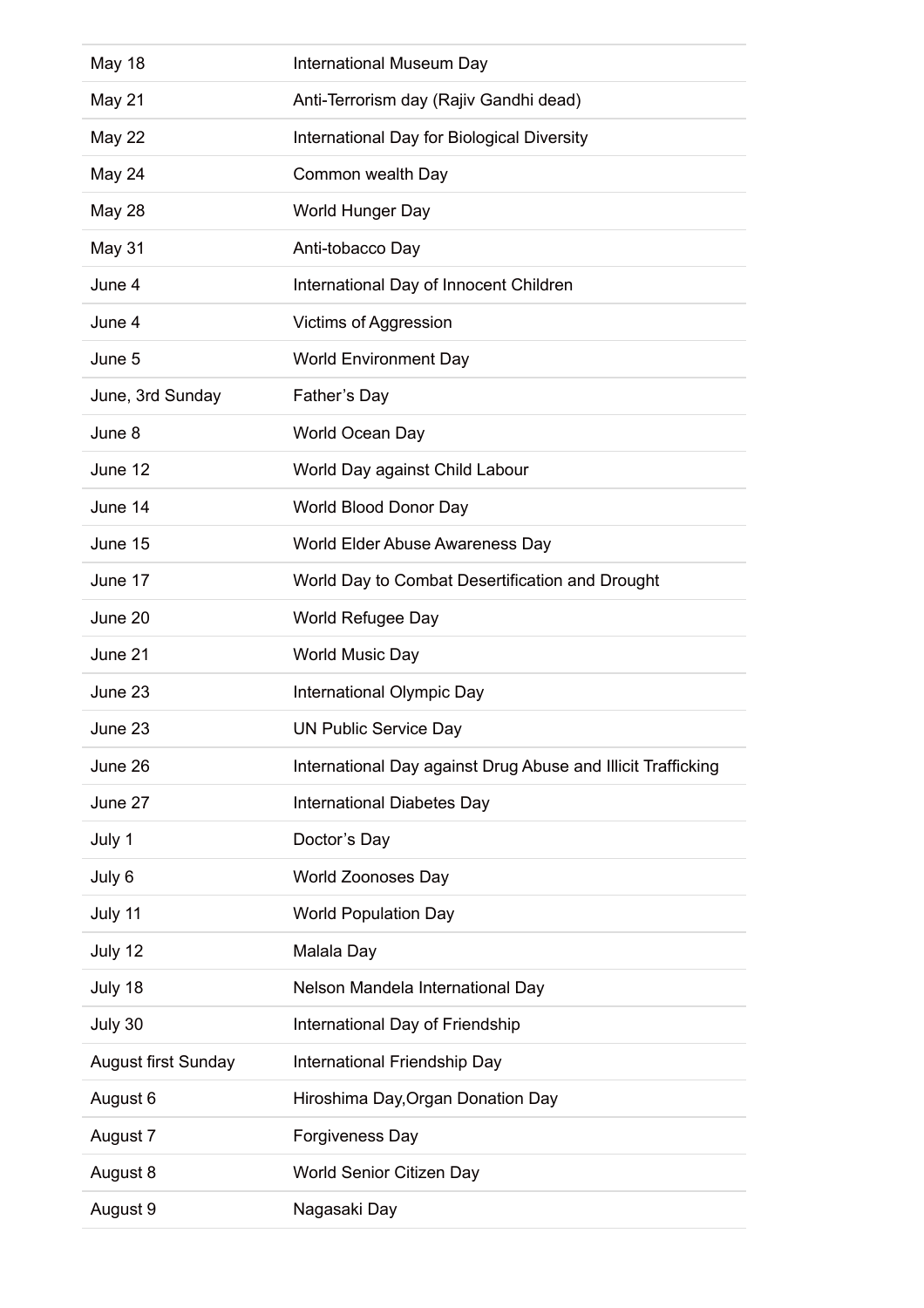| August 12             | International Youth Day                             |
|-----------------------|-----------------------------------------------------|
| August 15             | Indian Independence Day                             |
| August 18             | International Day of the World Indigenous Peoples   |
| August 19             | Photography Day, World Humanitarian Day             |
| August 20             | Rajiv Gandhi Sadbhavana Divas                       |
| August 29             | <b>National Sports Day</b>                          |
| September 2           | <b>Coconut Day</b>                                  |
| September 5           | Teachers Day, International day of charity          |
| September 8           | International Literacy Day (UNESCO)                 |
| September 14          | Hindi Diwas, World First Aid Day                    |
| September 15          | <b>Engineer Day</b>                                 |
| September 16          | World Ozone Day                                     |
| September 21          | <b>Alzheimer Day</b>                                |
| September 21          | Day for Peace and Non-violence (UN)                 |
| September 22          | Welfare of cancer patients (Rose Day)               |
| September 25          | Social Justice Day                                  |
| September 26          | Day of the Deaf                                     |
| September 27          | World Tourism Day                                   |
| September 28          | World Rabies Day                                    |
| September 29          | World Heart Day                                     |
| October 1             | International Day for the Elderly                   |
| October 2             | Gandhi Jayanthi                                     |
| October 3             | World Habitat Day                                   |
| October 4             | World Animal Welfare Day                            |
| October 8             | Indian Air Force Day                                |
| October 9             | World Post Office Day                               |
| October 10            | <b>National Post Day</b>                            |
| October, 2nd Thursday | World Sight Day                                     |
| October 11            | International Day of the Girl Child                 |
| October 12            | World Arthritis Day                                 |
| October 13            | UN International Day for Natural Disaster Reduction |
| October 14            | World Standards Day                                 |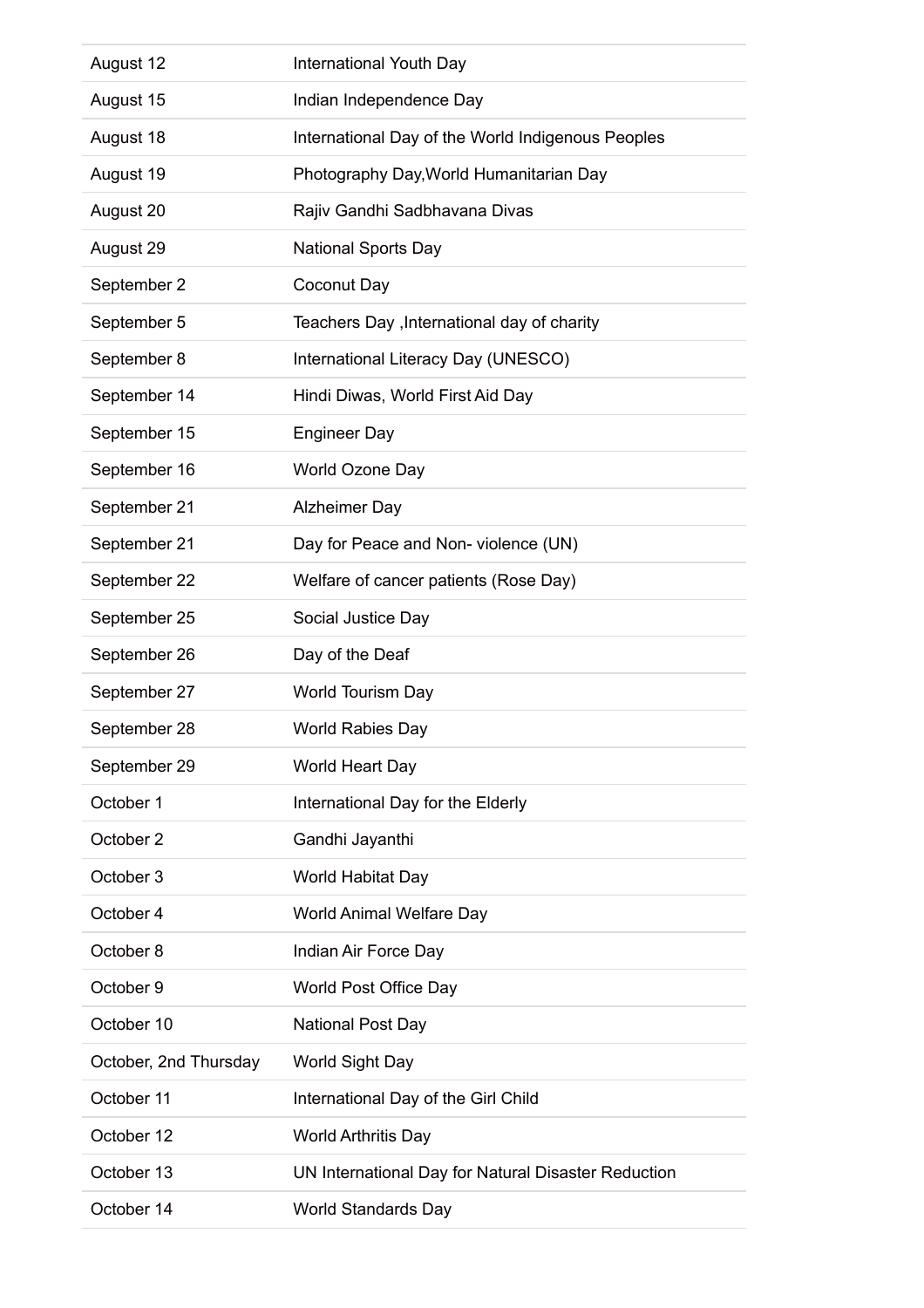| October 15  | World White Cane Day                                        |
|-------------|-------------------------------------------------------------|
| October 15  | International Day of Rural women                            |
| October 16  | World Food Day                                              |
| October 17  | The International Day for the Eradication of Poverty        |
| October 20  | <b>World Statistics Day</b>                                 |
| October 20  | World Osteoporosis Day                                      |
| October 21  | Global Iodine Deficiency Disorders Prevention Day           |
| October 24  | World Development Information Day                           |
| October 24  | World Polio Day, UN Day                                     |
| October 28  | <b>International Animation Day</b>                          |
| October 30  | World Thrift Day                                            |
| November 5  | World Radiography Day                                       |
| November 9  | <b>Legal Services Day</b>                                   |
| November 12 | World Pneumonia Day                                         |
| November 12 | <b>Public Service Broadcasting Day</b>                      |
| November 14 | <b>Children Day</b>                                         |
| November 14 | <b>World Diabetes Day</b>                                   |
| November 16 | International Day for Tolerance                             |
| November 17 | National Epilepsy Day                                       |
| November 17 | National Journalism Day                                     |
| November 19 | <b>Citizens Day</b>                                         |
| November 19 | World Toilet Day                                            |
| November 19 | <b>National Integration Day</b>                             |
| November 20 | Africa Industrialisation Day                                |
| November 21 | <b>World Television Day</b>                                 |
| November 21 | World Fisheries day                                         |
| November 25 | International Day for Elimination of Violence against Women |
| November 26 | <b>Constitution Day</b>                                     |
| November 29 | International Day of Solidarity with Palestinian People     |
| December 1  | World AIDS Day                                              |
| December 2  | <b>World Computer Literacy Day</b>                          |
| December 3  | World Day of the Handicapped                                |